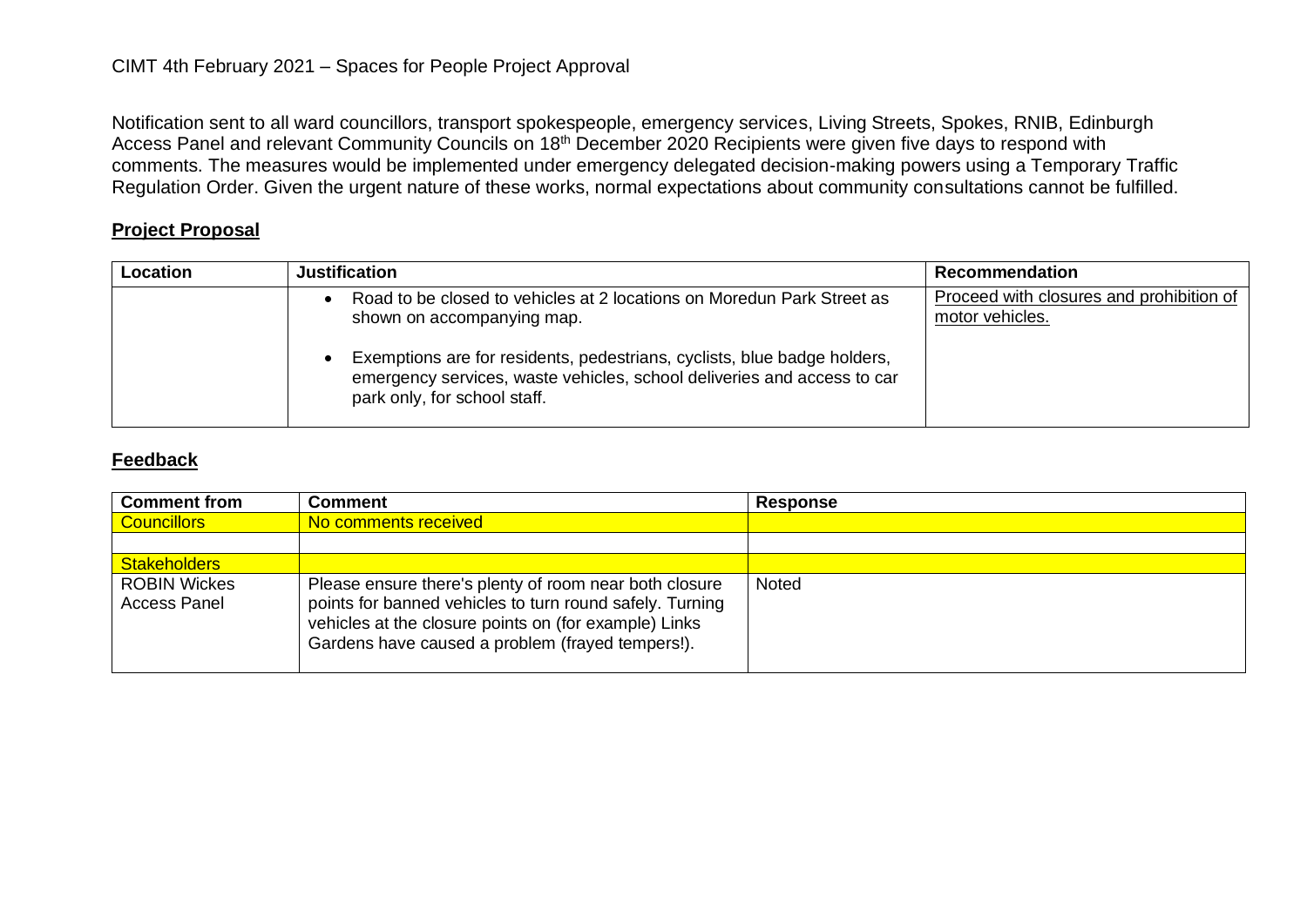| <b>Catriona Burness</b><br><b>RNIB</b> | Street layouts can cause difficulties at the best of times<br>for visually impaired people. We want to ensure that any<br>temporary changes to our streets that may appear<br>across Scotland allow blind and partially sighted people<br>and those with other disabilities to get around safely.<br>Our policy position detailing our concerns and potential<br>solutions, including a Coronavirus Courtesy Code which<br>we believe would help ensure blind and partially sighted<br>people can get out and about whilst maintaining a safe<br>distance from others can be found on our website at<br>https://www.rnib.org.uk/scotland/campaigning-rnib-<br>scotland/coronavirus-courtesy-code                                                                                                                                                                                                             | <b>Noted</b>                                                                                                |
|----------------------------------------|--------------------------------------------------------------------------------------------------------------------------------------------------------------------------------------------------------------------------------------------------------------------------------------------------------------------------------------------------------------------------------------------------------------------------------------------------------------------------------------------------------------------------------------------------------------------------------------------------------------------------------------------------------------------------------------------------------------------------------------------------------------------------------------------------------------------------------------------------------------------------------------------------------------|-------------------------------------------------------------------------------------------------------------|
| <b>Spokes</b>                          | Spokes are very pleased to see this scheme being<br>brought forward, as it should make the area around<br>Craigour Park Primary safer and more pleasant for<br>pedestrians and cyclists. We have a few brief comments,<br>which we hope can be considered.<br>As with all road closures, we ask that the layout of the<br>road closures is carefully considered, to ensure that<br>cyclists can indeed pass through the closures. Since<br>Moredun Park Street forms part of Quiet Route 61, it is<br>especially important that the road closures do not block<br>cyclists, including those using non-standard cycles such<br>as cargo bikes or handcycles.<br>We wonder if it would make more sense to have the<br>southern road closure be the one which is only passable<br>by pedestrians and cyclists, as this would avoid any<br>need for waste vehicles to reverse or turn on Moredun<br>Park Street. | Noted - we will liaise with the school on the removal of the<br>guardrail. Cycle access will be maintained. |